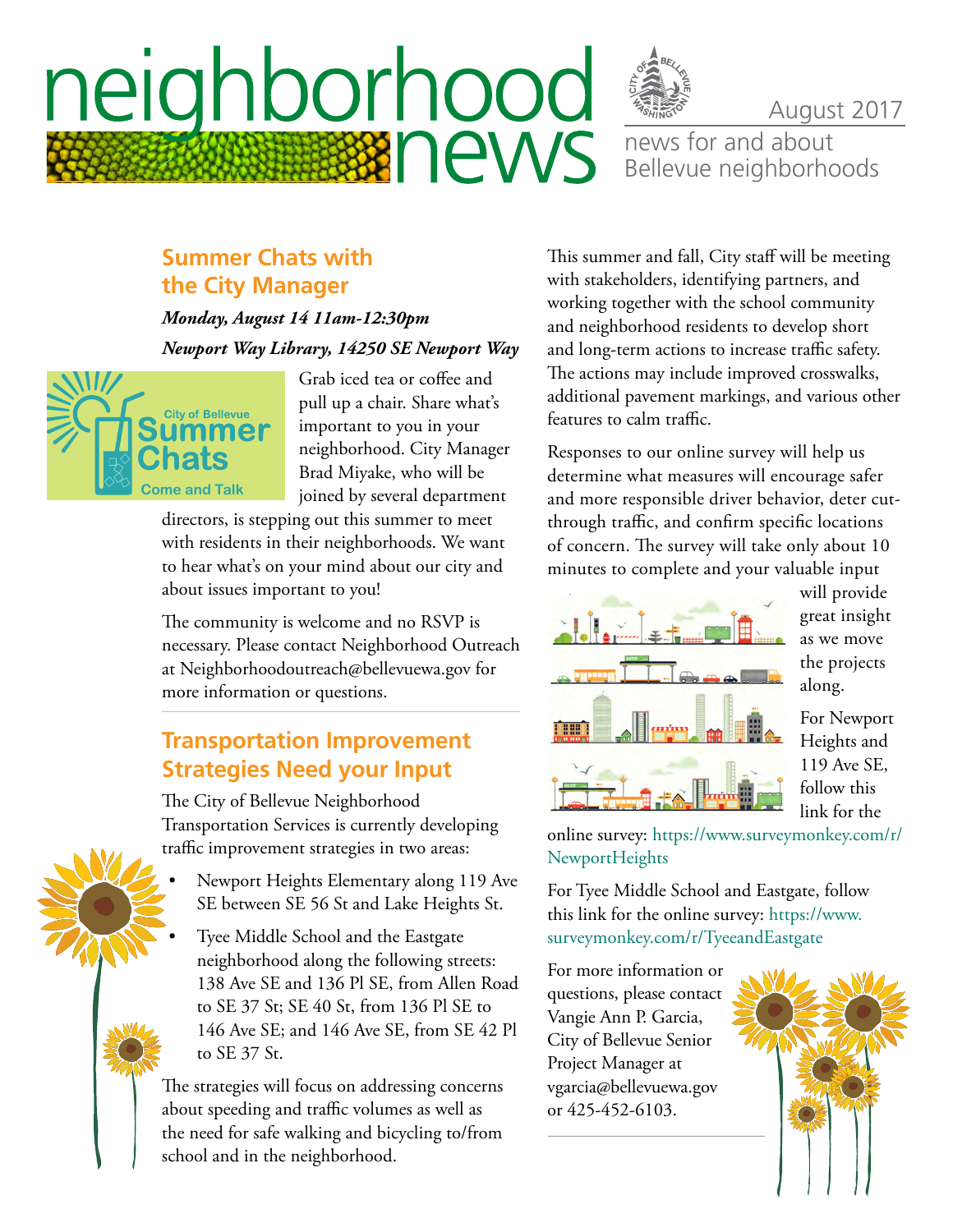# **Under Our Skin:**



# *Under Our Skin* **Event Challenges Assumptions about Race**

On May 31, over 100

residents explored The Seattle Times "Under Our Skin" project. A video presentation highlighted personal reflections and stories from diverse people who participated in this project and inspired all of us to think and talk about issues of race in a deeper way. If you missed the event, you can now watch the video: can now watch the video:<br><https://youtu.be/otkZ04-LAek> Space is limited and there is no charge to attend. **Registration required by contacting:**  $ctions$ 

# **City to Evaluate Use of Pedestrian Crossing Flags**

City staff is evaluating the use of pedestrian crossing flags with a pilot project at two crosswalks on Main Street in Old Bellevue.

While other cities have tried this lowtech approach as a way to enhance pedestrian safety, it's the first time the brightly-colored



flags will be available in Bellevue.

The intended purpose of the flags is to improve safety for all roadway users at marked crosswalks. Over the course of one year, traffic engineers will evaluate the flags' effectiveness in preventing pedestrian-vehicle incidents since few transportation studies have examined their use. If the system is found to be effective, other crosswalk locations in the city may be considered for the flags.

Crossing flags are easy to use (watch video: [https://www.youtube.com/watch?v=MUS1IM\\_](https://www.youtube.com/watch?v=MUS1IM_r2Cg&feature=youtu.be) [r2Cg&feature=youtu.be\)](https://www.youtube.com/watch?v=MUS1IM_r2Cg&feature=youtu.be) First, grab a highvisibility flag from a bucket located near the crosswalk. Next, stand at the curb, hold the flag up, and wait for traffic to stop. Once vehicles

have stopped, you should look both ways and walk across the street, using caution, while holding the flag out. When you reach the other side, place the flag in the holder.

Members of the public interested in helping with the pilot project can do so by:

- Reporting when flags are missing from their buckets by calling 425-452-6856 or emailing Senior Transportation Engineer Kurt Latt at [klatt@bellevuewa.gov.](mailto:klatt@bellevuewa.gov)
- Giving feedback on use of the flags by emailing [klatt@bellevuewa.gov](mailto:klatt@bellevuewa.gov).
- Redistributing the flags evenly if one side of the street has more flags than the other.

# **Bellevue Police Citizen Academy**

#### *August 31 - November 16*

The Bellevue Police is now accepting applications for the fall



Community Police Academy, which will be held on Thursday evenings from 7-10 p.m. The Community Academy is a 12-week program for Bellevue residents and those who work in Bellevue to become acquainted with how their police department operates. On completion of the academy, graduates will have gained a better understanding of the law enforcement role in the criminal justice system, and an appreciation for the many challenges facing law enforcement in today's complex society. The Community Academy is primarily classroom-based, with hands-on lessons about law enforcement, patrol procedures, firearms, 911 communications, narcotics, K-9, major crime investigations, major accident investigations, defensive tactics and hostage negotiations. Individuals interested in attending this fall's Community Academy are encouraged to apply online by visiting [https://www.cognitoforms.com/](https://www.cognitoforms.com/BellevuePoliceDepartment/BellevuePoliceCommunityAcademyApplication)

[BellevuePoliceDepartment/](https://www.cognitoforms.com/BellevuePoliceDepartment/BellevuePoliceCommunityAcademyApplication)

[BellevuePoliceCommunityAcademyApplication](https://www.cognitoforms.com/BellevuePoliceDepartment/BellevuePoliceCommunityAcademyApplication)



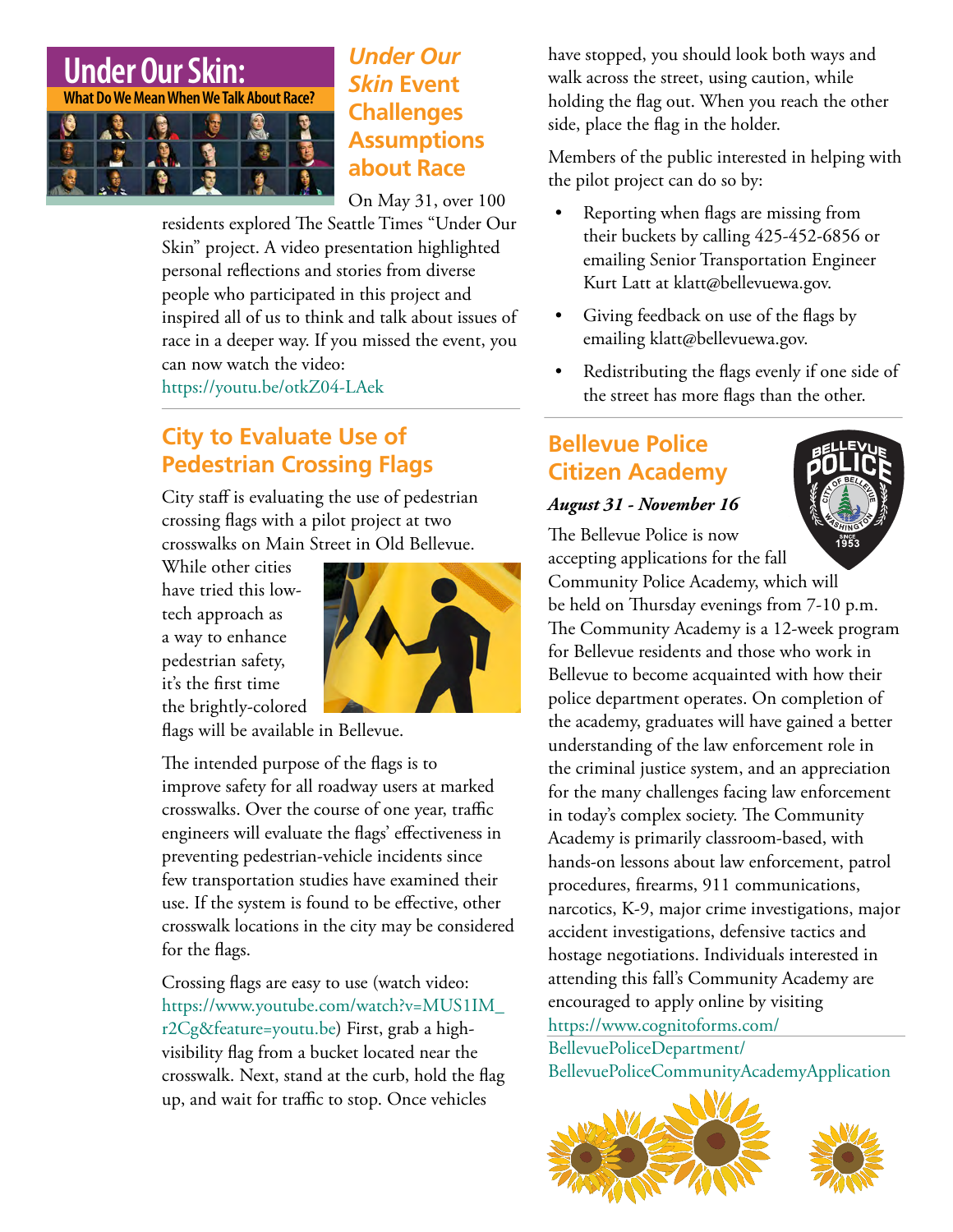





### **East Link Construction Updates**

#### **South Bellevue**

- Bellevue Way: Intermittent weekend lane closures through November.
- SE 15 Street to close for approximately three years for road-over-rail construction.
- 112 Ave SE northbound lanes to close for four months. Traffic will be diverted to the two southbound lanes; one lane in each direction. (Sidewalk on the eastside of 112 Ave SE between NE 8 and Bellevue Way will close; sidewalk access will be maintained on the west side)
- 112 Ave SE south of Main St: Intermittent lane and sidewalk closures.
- SE 4 Street/112 Ave SE: Permanently closed.

#### **Central Bellevue**

- Lane closures: on 110 Ave NE, NE 6 St., and 112 Ave. SE. Entrance to City Hall from 110 Ave NE closed through early September; enter from NE 6 Street. Expect full closure of a portion of 110 Ave NE for nine months.
- 114 Avenue NE cul-de-sac closed for approximately two years. Bicycle detour in place.
- NE 2 Pl from 110 Ave NE to 111 Ave NE: Closed through 2018.

#### **BelRed**

Lane closures: on NE 20 Street, 130 Ave. NE, 132 Ave NE, 136 Place NE, NE Spring Blvd.

The City and Sound Transit partner in communications regarding construction updates about the light rail project. One of project goals is to complete it on time but construction schedules often change. The best way to prepare for construction impacts is to be informed.

#### **Who to Contact For East Link Construction**

With East Link construction on the rise along the part of the alignment in Bellevue, residents and businesses may have questions and concerns about what's happening now and what's coming next. The City and Sound Transit have dedicated outreach staff to help you.

| <b>City of Bellevue Transportation Department</b>           | <b>Sound Transit Community</b><br><b>Outreach Department</b>                     |
|-------------------------------------------------------------|----------------------------------------------------------------------------------|
| Marie Jensen<br>425-452-2064<br>mjensen@bellevuewa.gov      | East Link Extension Outreach Office<br>206-398-5465<br>eastlink@soundtransit.org |
| transportation.bellevuewa.gov/projects/east-link-light-rail | https://www.soundtransit.org/eastlink                                            |

For issues that need immediate attention after normal business hours call the 24-Hour Construction Hotline at 1-888-298-2395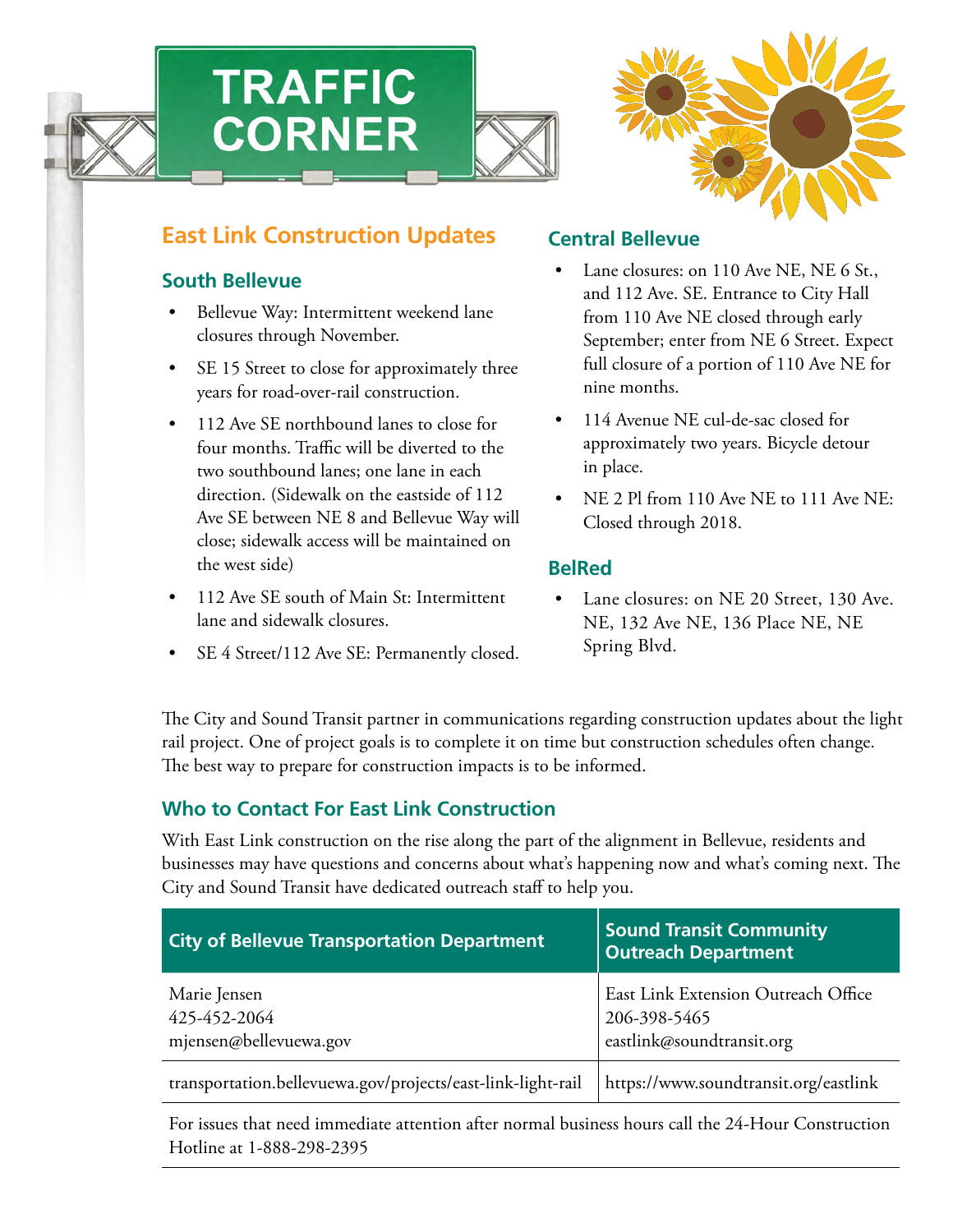## **Other Construction Projects Update**

Construction continues in August for a number of roadway improvement projects; however, one major one will is about done: Northup Way Corridor improvements. Continue to stay tuned for a possible project celebration.

#### U-Turn on Eastbound NE 8 Street being relocated as part of the 120 Avenue NE Project

In early August, the U-Turn movement from eastbound NE 8 Street to westbound NE 8 Street will be relocated for improved traffic conditions and safety. The recent 120 Avenue NE project



made improvements to this intersection, with the plan to move the U-Turn to this new location.

#### Lane or full road closures:

- **Bellevue Way and Main Street Intersection:** Work started the week of July 24 and it will continue until the end of September to improve bicycle and pedestrian facilities. Work will occur Monday through Friday,  $7$  a.m.  $-3:30$  p.m. (Work will shut down July 27 at 12:00 noon through July 30 during the Bellevue Arts & Crafts Fair).
- **108 Avenue SE, between Bellevue Way to Main Street:** Early this month, the pavement overlay will replace the existing speed humps, install a new raised crosswalk near SE 3 Street, and install "Sharrows," which are shared bicycle legends on the roadway.
- **Northup Way Connection to SR 520 Trail:** Construction will be coming to an end. However, final touches continues:  $7 \text{ am} - 4$ pm, Monday through Friday.
- **120 Ave NE, Stage 2: NE 8 St to NE 12 St:** Work will continue on the retaining walls on the west side of the roadway.

**Construction Information Tools:** To stay up-to-date about where construction has lane or full road closures, please use the following information tools:

- Traffic Advisories webpage: [https://](https://transportation.bellevuewa.gov/traffic-conditions/traffic-advisories) [transportation.bellevuewa.gov/traffic](https://transportation.bellevuewa.gov/traffic-conditions/traffic-advisories)[conditions/traffic-advisories](https://transportation.bellevuewa.gov/traffic-conditions/traffic-advisories)
- Follow the Transportation Department on Twitter: @BvueTrans
- Capital Project (Interactive) Map: [https://](https://transportation.bellevuewa.gov/projects/capital-projects/) [transportation.bellevuewa.gov/projects/](https://transportation.bellevuewa.gov/projects/capital-projects/) [capital-projects/](https://transportation.bellevuewa.gov/projects/capital-projects/)
- Sign up for email alerts on project webpages: <https://transportation.bellevuewa.gov/>

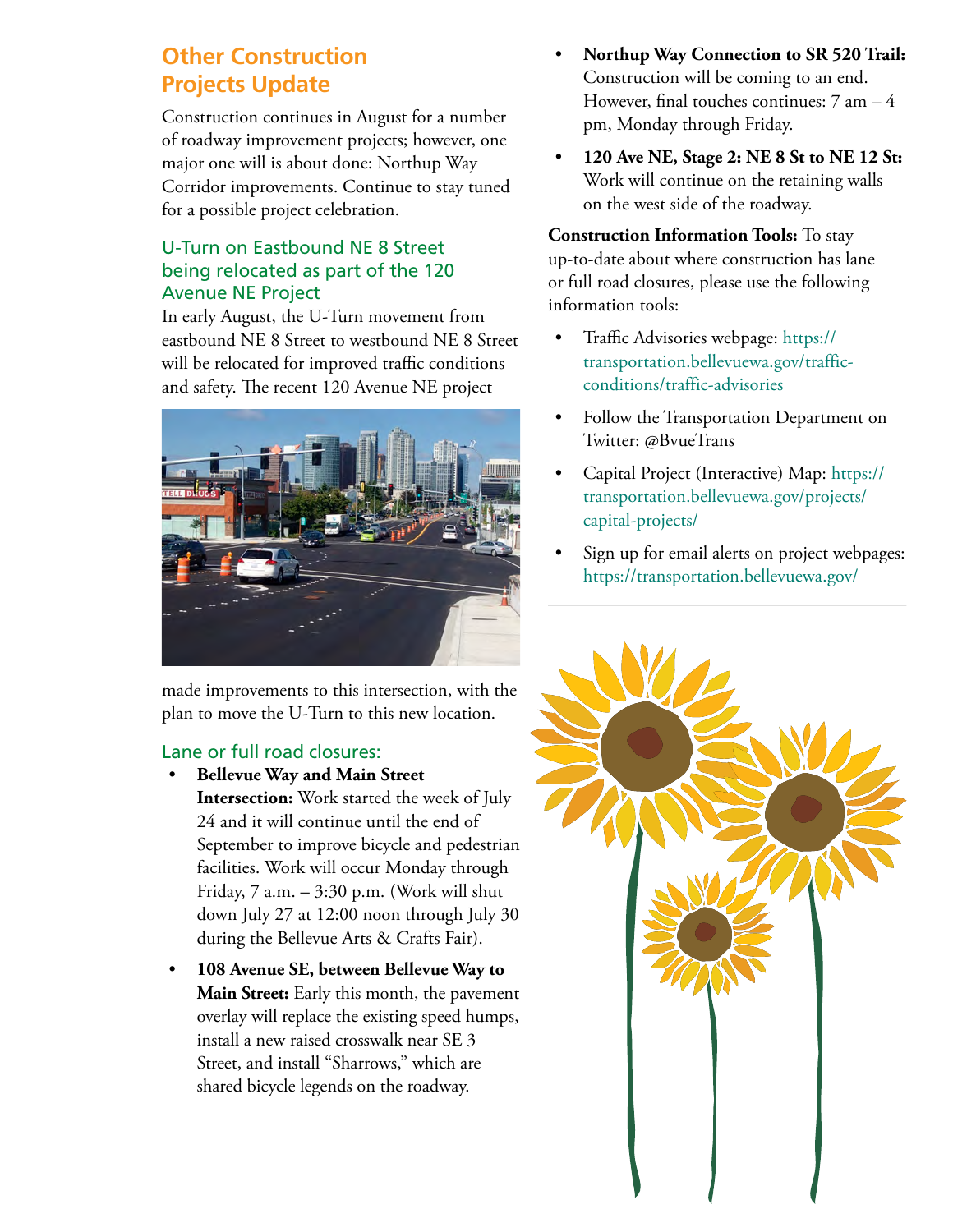# **Boards and Commissions Meetings**

*(All meetings are in City Hall unless otherwise noted. Agendas are subject to change. You may confirm with Neighborhood Outreach the day before or day of the meeting. Or consult the City web pages listed below to download agendas.)*

#### **Bellevue Diversity Advisory Network**

(6pm, Bellevue City Hall) Last Tuesday of each month <http://www.bellevuewa.gov/bdan.htm>

**East Bellevue Community Council** (6:30pm, Lake Hills Clubhouse, 15230 Lake Hills Blvd) First Tuesday of each month<http://bellevuewa.gov/ebcc.htm>

**Arts Commission** (4:30pm, 1E-109) First Tuesday of each month [http://www.bellevuewa.gov/arts\\_comm.htm](http://www.bellevuewa.gov/arts_comm.htm)

#### **Environmental Services Commission**

**(**6:30pm, 1E-113) First Thursday of each month [http://bellevuewa.gov/environ\\_serv\\_comm.htm](http://bellevuewa.gov/environ_serv_comm.htm)

**Planning Commission** (6:30pm, 1E-113) Second and fourth Wednesday of each month [http://bellevuewa.gov/planning\\_commission.htm](http://bellevuewa.gov/planning_commission.htm)

**Transportation Commission** (6:30pm, 1E-113) Second Thursday of the month of each month http://bellevuewa.gov/trans\_comm.htm

**Human Services Commission** (6pm, 1E-113) First and third Tuesday of each month [http://www.bellevuewa.gov/human\\_serv\\_comm.htm](http://www.bellevuewa.gov/human_serv_comm.htm)

**LEOFF 1 Disability Board** (6pm, Room 1E-118) First Tuesday of each month <http://www.bellevuewa.gov/leoff-1-disability-board.htm>

**Library Board** (5pm, Lake Hills, Bellevue or Newport Way Library) The third Tuesday of each month [http://www.bellevuewa.gov/library\\_board.htm](http://www.bellevuewa.gov/library_board.htm)

#### **Parks & Community Services Board**

(6pm, 1E-113) Second Tuesday of each month [http://www.bellevuewa.gov/parks\\_board.htm](http://www.bellevuewa.gov/parks_board.htm)

**Network on Aging** (8:30am, 1E-113) First Thursday of each month [http://www.bellevuewa.gov/network\\_on\\_aging.htm](http://www.bellevuewa.gov/network_on_aging.htm)

**Special Events Committee** (8:30am, 1E-112) Second Thursday of each month [http://bellevuewa.gov/special\\_events\\_committee.htm](http://bellevuewa.gov/special_events_committee.htm)

**Youth Link Board** (6pm,1E-120) Second Wednesday of each month [http://www.bellevuewa.gov/youth\\_link\\_board.htm](http://www.bellevuewa.gov/youth_link_board.htm)

*Bellevue's Neighborhood Outreach Office offers a variety of programs and partnerships for neighborhood leaders and active residents. To learn more about citizen involvement opportunities and programs to enhance neighborhoods, please visit our website at http://www.bellevuewa.gov/ neighborhood-outreach.htm or call 425-452-6836 or email: neighborhoodoutreach@bellevuewa.gov*

| Day                                                     | Scheduled<br>Mecting(s)                  | Location                | <b>Public Comment</b><br>Opportunity |
|---------------------------------------------------------|------------------------------------------|-------------------------|--------------------------------------|
| 1 and 3 Mondays except in<br><b>August and December</b> | 6pm, Study Session                       | Council Conference Room | None                                 |
|                                                         | 8pm, Regular Session                     | <b>Council Chambers</b> | 8pm, Oral Communications             |
| 2 and 4 Mondays except in<br>August and December        | 6-10pm, Extended<br><b>Study Session</b> | Council Conference Room | 6pm, Oral Communications             |
| August - first Monday only                              | 6pm, Study Session                       | Council Conference Room | None                                 |
|                                                         | 8pm, Regular Session                     | <b>Council Chambers</b> | 8pm, Oral Communications             |
| December - first and second<br>Mondays only             | 6pm, Study Session                       | Council Conference Room | None                                 |
|                                                         | 8pm, Regular Session                     | Council Chambers        | 8pm, Oral Communications             |

# **City Council** <https://bellevue.legistar.com/Calendar.aspx>